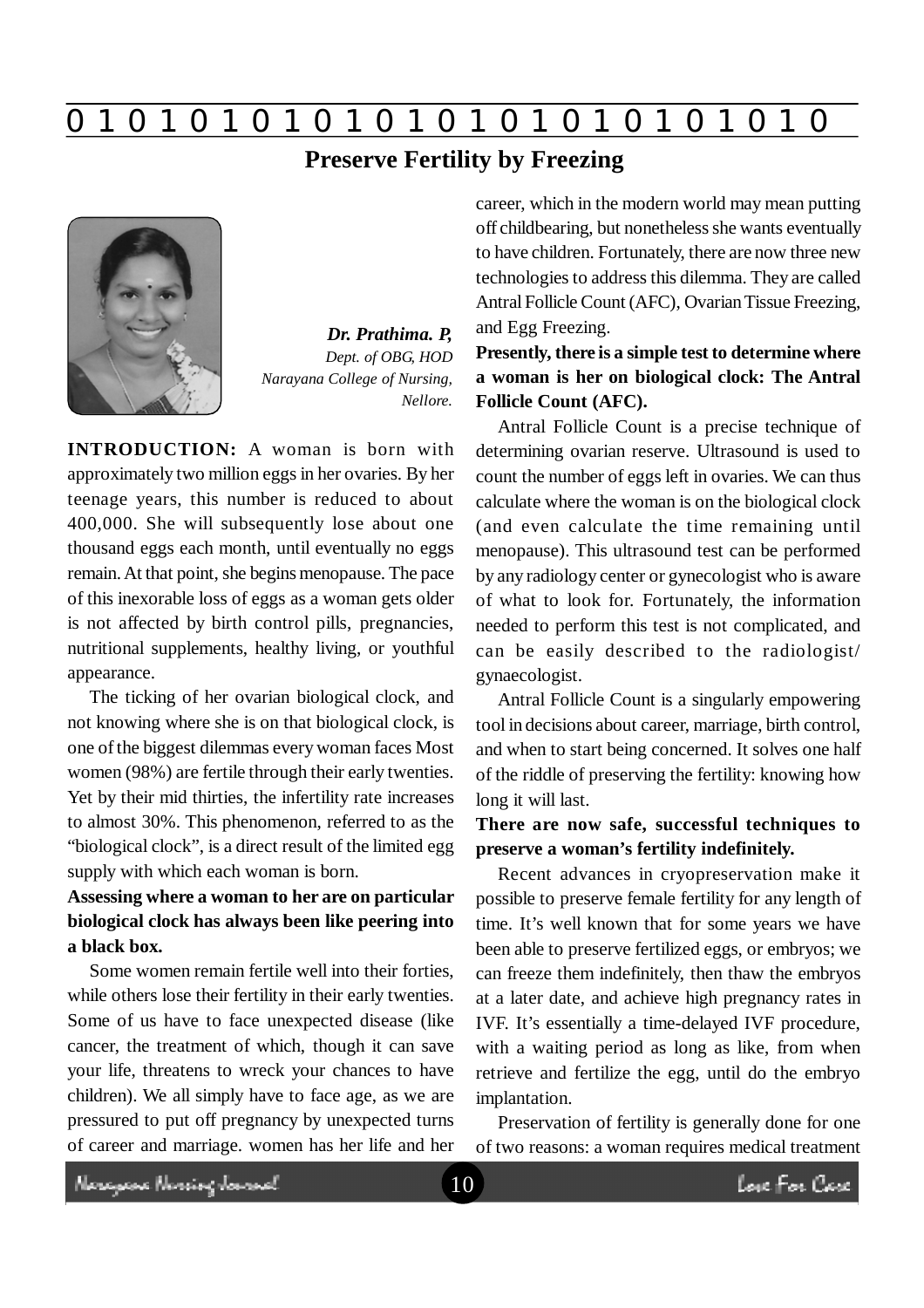|  | $\mathbf 0$ | $\blacksquare$ | $\bullet$ |  |  |  |  |  |  |  |  |  | . . |
|--|-------------|----------------|-----------|--|--|--|--|--|--|--|--|--|-----|
|--|-------------|----------------|-----------|--|--|--|--|--|--|--|--|--|-----|

such as chemotherapy, surgery, or radiation therapy that can negatively impact fertility, or she is not yet ready for childbearing or childrearing for a variety of personal reasons. In either situation, eggs can be retrieved and stored for use at a later time.

### **What is egg freezing?**

Egg freezing is a method of storing a woman's unfertilised eggs to allow her to try to conceive at a later date, when natural conception would be unlikely. It may been seen as a way of preserving the possibility of fertility for women who are not in a position to becoming pregnant straight away, or whose fertility is as risk for medical reasons such as cancer treatment. Frozen eggs may be stored for many years without significant deterioration. When the woman is ready to use her eggs, they are warmed, and then fertilised with sperm. The aim is for the fertilised egg to develop into an embryo, which can then be transferred to the woman's uterus giving a chance of pregnancy.

**Overview of the embryo and egg freezing process. Ovulation Induction**: During a typical menstrual cycle, the ovaries release one egg. In preparation for egg freezing, fertility drugs called gonadotropins are self-administered daily to stimulate the ovaries to mature numerous eggs in the month of the treatment cycle. If more eggs mature, more can usually be harvested and used. Our goal is to retrieve somewhere between 8 and 25 eggs per treatment attempt. Most often, a higher number of eggs improves the chances of fertilization and, ultimately, future pregnancy.

**Egg (Oocyte) Retrieval:** When the eggs are ready to be retrieved from the uterus , a 5 to 10 minute harvest procedure is performed at the Fertility Center using mild sedation. The doctor (using the aid of ultrasound visualization) guides a needle through the vaginal wall and into the ovaries to gently suction the eggs into a sterile test tube. After they are retrieved, the eggs are transferred to the embryology laboratory. Generally, about three-quarters of retrieved eggs are mature enough for freezing. An anesthesiologist is present for all egg retrieval procedures.

**Cryopreservation in the Lab:** After the eggs arrive in the embryology lab, analyzes them for maturity. Eggs can be fertilized with sperm at this time to create an embryo, if desired. If embryos are created, preimplantation genetic screening can be performed on them prior to freezing. If eggs are frozen unfertilized, pre implantation genetic screening can be performed after the eggs are thawed, fertilized, and allowed to develop for several days in the laboratory. After they are frozen, eggs and embryos remain on-site at the Fertility Center.

**Embryo freezing:** If there is a partner for the woman who is about to undergo medical treatment that might affect the fertility, she may choose to freeze embryos for future fertility treatment. Embryo freezing involves undergoing an IVF cycle where the ovaries are stimulated with hormone injections, prior to the eggs being retrieved in a short surgical procedure, then fertilised with sperm in a laboratory and the resulting embryos frozen and stored. Frozen embryos can be stored for many years.

Embryo freezing is a highly successful treatment option. As with a standard IVF procedure, women under the age of 38 at the time of egg retrieval will have a higher chance of pregnancy success in the future. When considering embryo freezing the stability of your relationship is important. Where embryos are created, both partners have the right to veto future use of the embryos. The serious consequences of this is that if the relationship is broken down, for either the woman or man undergoing fertility preservation, then they could lose access to their own reproductive material.

**Ovarian tissue freezing:** This involves removing a small piece of ovarian tissue from one ovary, cutting it into tiny slices and then freezing it. Later, when the woman are to ready to conceive, the ovarian tissue slices are grafted back into pelvis. Around nine months later, the grafted ovarian tissue can start to produce reproductive hormones and follicular development.

Neregeae Nereing Jaward